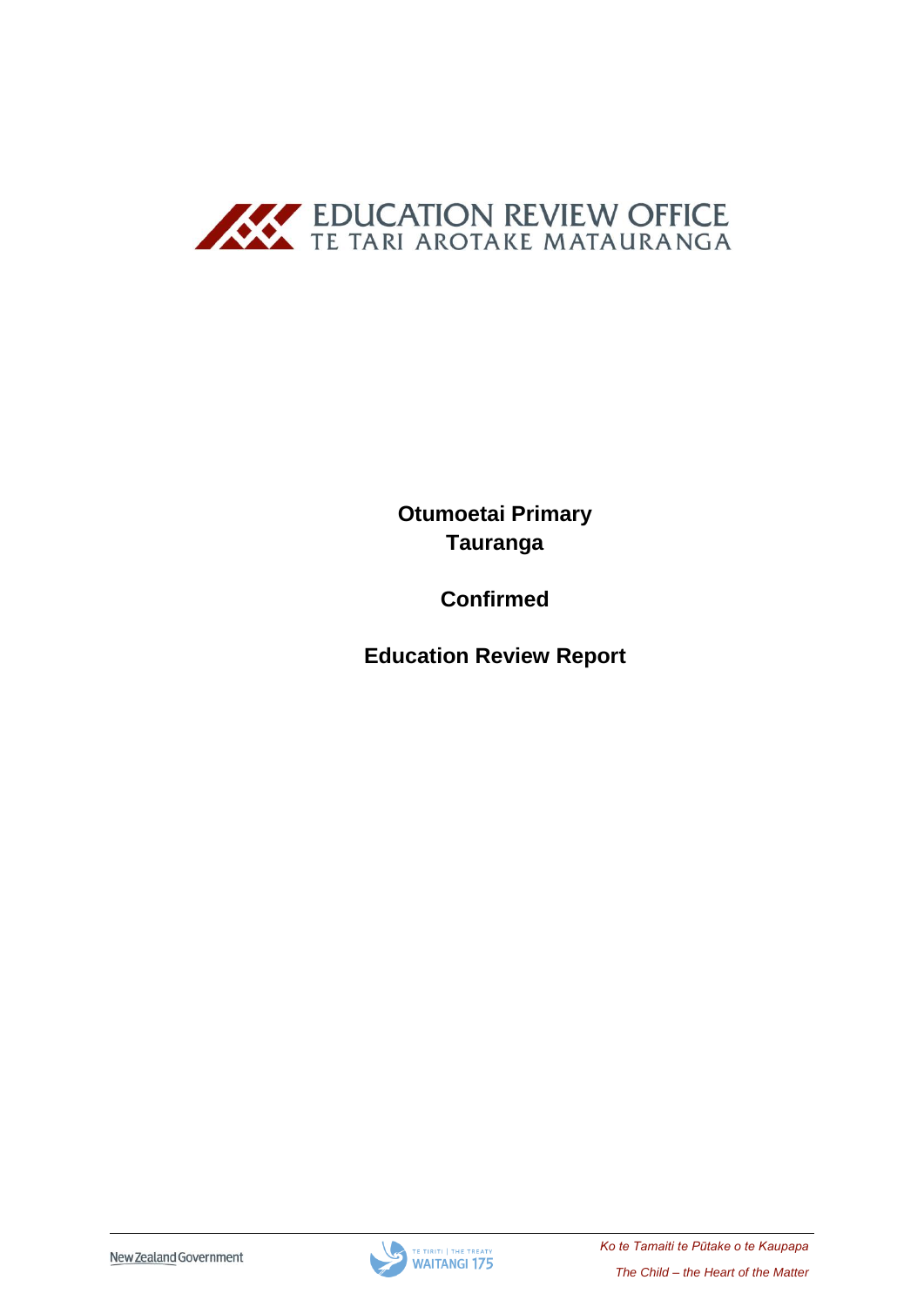# **Education Review Report Otumoetai Primary**

The purpose of ERO's reviews is to give parents and the wider school community assurance about the quality of education that schools provide and their children receive. An ERO school report answers the question "How effectively is this school's curriculum promoting student learning engagement, progress and achievement?" Under that overarching question ERO reports on the quality of education and learning outcomes for children and for specific groups of children including Māori students, Pacific students and students with special needs. ERO also reports on the quality of the school's systems for sustaining and continuing improvements. The report answers four key questions about the school.

# **Findings**

# **1 Context**

## **What are the important features of this school that have an impact on student learning?**

Otumoetai School, located in Tauranga, provides a broad and well-designed curriculum for students in Years 1 to 6. The school has a roll of 561 students. Māori students make up 15 percent of the roll, and the school's increasing ethnic diversity includes a growing number of students for whom English is a second language.

The school has a positive ERO reporting history. Since ERO's last review in June 2012, school leadership has remained constant, resulting in ongoing self review and school improvement. There has been a school-wide approach to promote positive learning behaviours. This development, coupled with extensive community consultation about the school vision, values and wellbeing is contributing to an inclusive school culture.

The school continues to enjoy support and positive relationships with its parent community. The senior leadership team and teachers provide a variety of opportunities for parents to discuss their children's learning and aspects of the school curriculum and teaching approaches. The active and hard working Parent Teachers' Association (PTA) continues to make a significant contribution through fundraising and support, to aspects of the curriculum, school facilities and events.

The school has well-established relationships with other schools and early childhood services in the Otumoetai Cluster. Members of this group meet regularly to discuss trends and patterns in education, including levels of student achievement. This group is well placed to work together to raise awareness within the community about the importance of a national focus on children's oral language capability.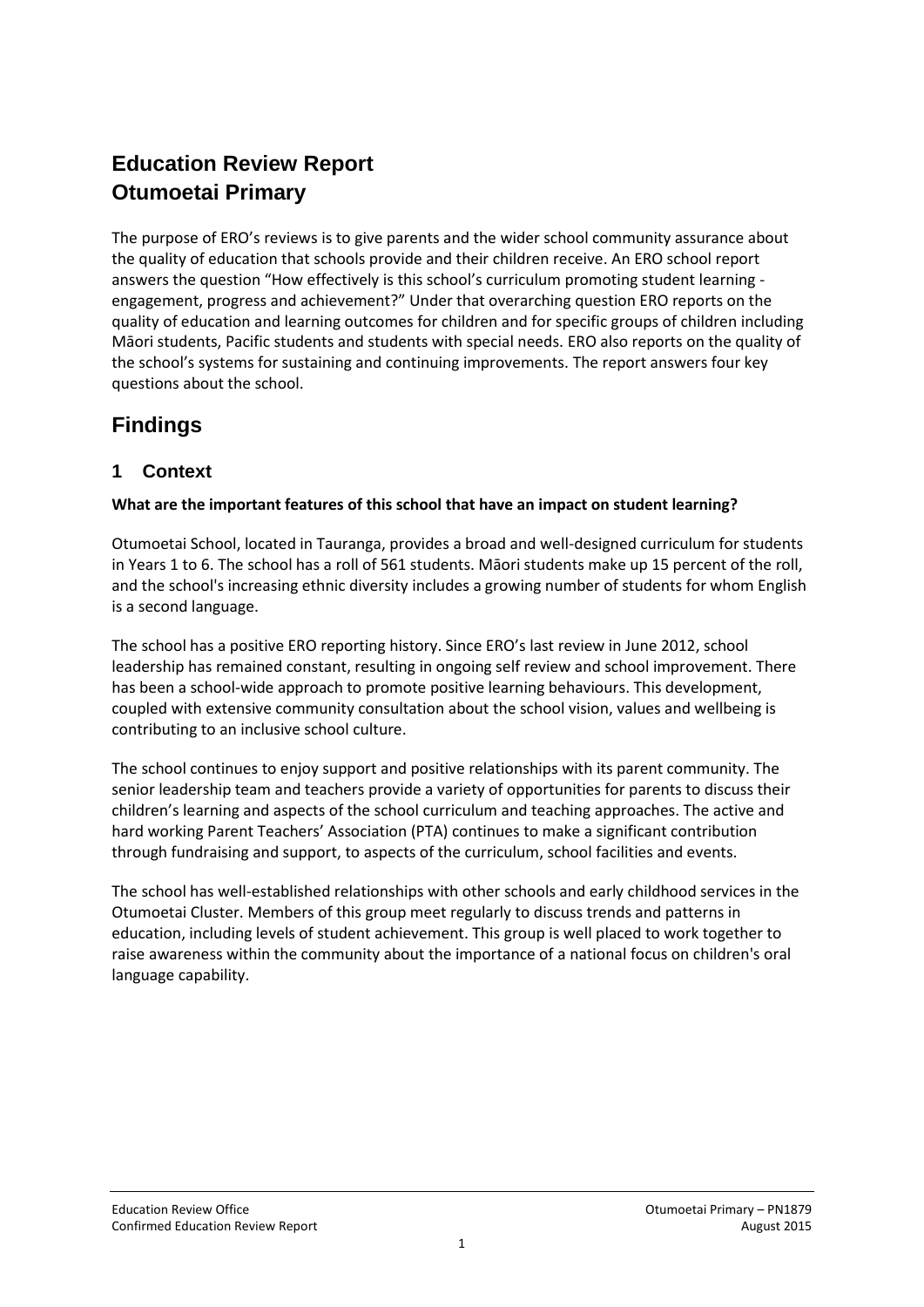# **2 Learning**

### **How well does this school use achievement information to make positive changes to learners' engagement, progress and achievement?**

There is an established culture of self review among trustees, senior leaders and staff. They use student achievement information and self review effectively to benefit all learners. Effective assessment processes enable the school to respond, monitor and report on:

- all learners' engagement, progress and achievement
- patterns of achievement over time, strategic targets, resource allocation and self-review findings
- groups and individuals identified as being at risk of poor educational outcomes
- Māori learners, English as second language learners, and students with diverse educational needs
- the professional learning and development needs of teachers, senior leaders and trustees

The school's 2014 Public Achievement Information (PAI) shows that most students, including Māori, achieve at or above National Standards in reading, writing and mathematics, and achieve very well in comparison to national and regional achievement data. School data also shows that most at risk learners show accelerated progress toward expected standards.

Students are actively involved learners who confidently engage in classroom programmes and conversations about their learning. They understand their learning and know what they need to do next to improve their progress and achievement.

A further consideration for the school is to investigate ways to deepen parent and community participation as 'actively involved learners'.

## **3 Curriculum**

#### **How effectively does this school's curriculum promote and support student learning?**

The Otumoetai School curriculum strongly promotes and supports student learning. It is well designed and reflects the values, principles and key competencies of *The New Zealand Curriculum*, and the aims and aspirations of the school community. The school's vision of 'Actively Involved Learners' guides the implementation of a rich and broad curriculum. Features of this curriculum include:

- the ongoing review and development of literacy and mathematics programmes to enhance student learning
- a deliberate emphasis on ensuring students receive a balanced education by including the Arts, sports, sciences, extra curricula and cultural experiences
- many opportunities for students to learn in authentic and meaningful contexts
- students developing positive attitudes, behaviours and relationships underpinned by the school's CARE (confident, adventurous, respectful and encouraging) values
- effective leadership by the senior leadership team and curriculum leaders that is resulting in high quality curriculum implementation.

Teachers are reflective practitioners who set high expectation for all learners. There are consistently high levels of focused and responsive teaching practice across the school. Classroom environments and practices are vibrant, positive and motivate students' engagement in learning.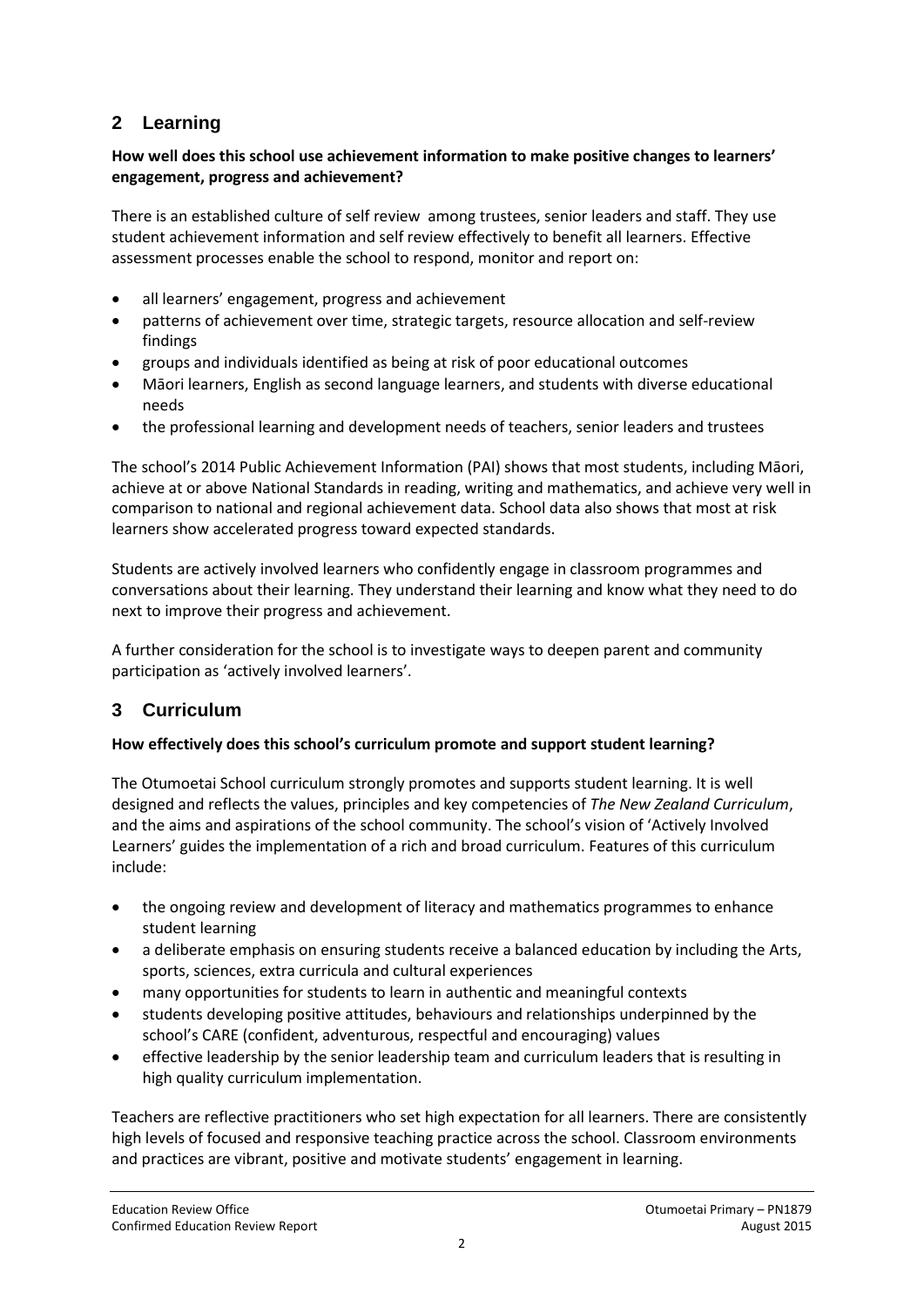#### **How effectively does the school promote educational success for Māori, as Māori?**

Since the previous ERO review in 2012 there has been significant development in the school's commitment to promoting success for Māori students as Māori. A range of well considered approaches have been used. These include strengthening teacher confidence in using te reo Māori, the use of Māori contexts in planning, teaching and professional learning and development for teachers and trustees relating to culturally responsive practices. Further professional development and planning should assist the school to more specifically plan for, and review engagement with, and outcomes for, Māori learners and their whānau.

There are high levels of Māori student attendance and engagement. These students achieve above regional and well above national levels in relation to National Standards in reading, writing and mathematics. School data also shows that identified groups of Māori students are making accelerated progress toward expected standards.

## **4 Sustainable Performance**

#### **How well placed is the school to sustain and improve its performance?**

Otumoetai School is very well placed to sustain and improve its performance. Significant factors that contribute to the school's sustainability are:

- evidence-based self review and critical reflection at all levels that leads to continued school improvement
- highly effective governance where trustees have an unrelenting focus on improving student outcomes
- strong, collaborative and highly effective leadership from the principal and deputy principals
- safe and inclusive school culture where diversity is celebrated
- consistently high quality teaching practices
- the coherent, well-designed and rich curriculum
- community engagement that is highly effective and contributes to school direction and improvement.

### **Board assurance on legal requirements**

Before the review, the board of trustees and principal of the school completed the *ERO Board Assurance Statement and Self-Audit Checklists*. In these documents they attested that they had taken all reasonable steps to meet their legislative obligations related to:

- board administration
- curriculum
- management of health, safety and welfare
- personnel management
- financial management
- asset management.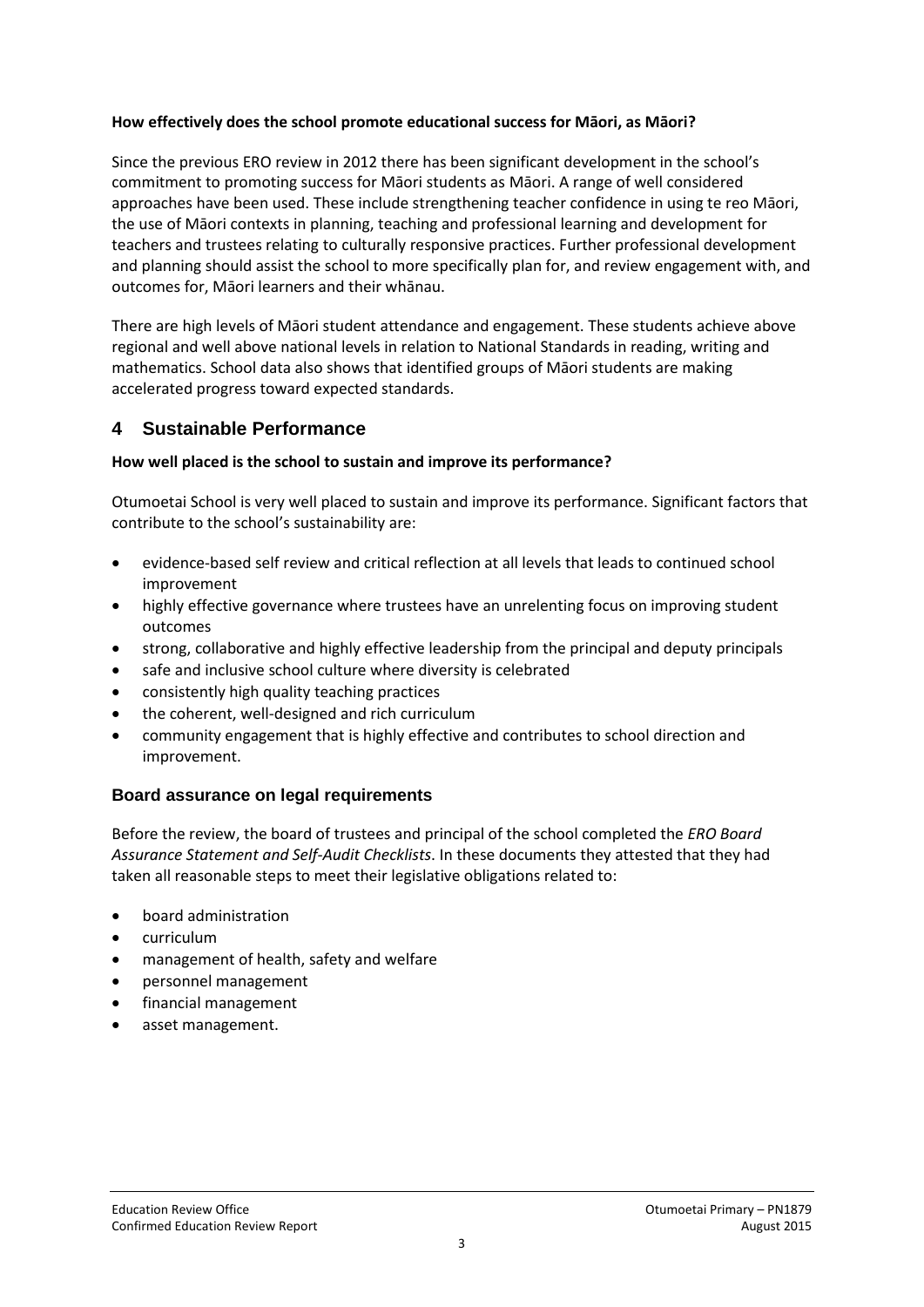During the review, ERO checked the following items because they have a potentially high impact on student achievement:

- emotional safety of students (including prevention of bullying and sexual harassment)
- physical safety of students
- teacher registration
- processes for appointing staff
- stand-downs, suspensions, expulsions and exclusions
- attendance.

#### **Conclusion**

Otumoetai School provides high quality, inclusive education in a learning focused environment. Good systems are in place to promote student safety and wellbeing, and there are close and supportive relationships among students, staff and parents. Students achieve very well, and targeted programmes cater for those achieving below expected levels.

ERO is likely to carry out the next review in four-to-five years.

Graham Randell

Graham Randell Deputy Chief Review Officer Northern (Acting)

31 August 2015